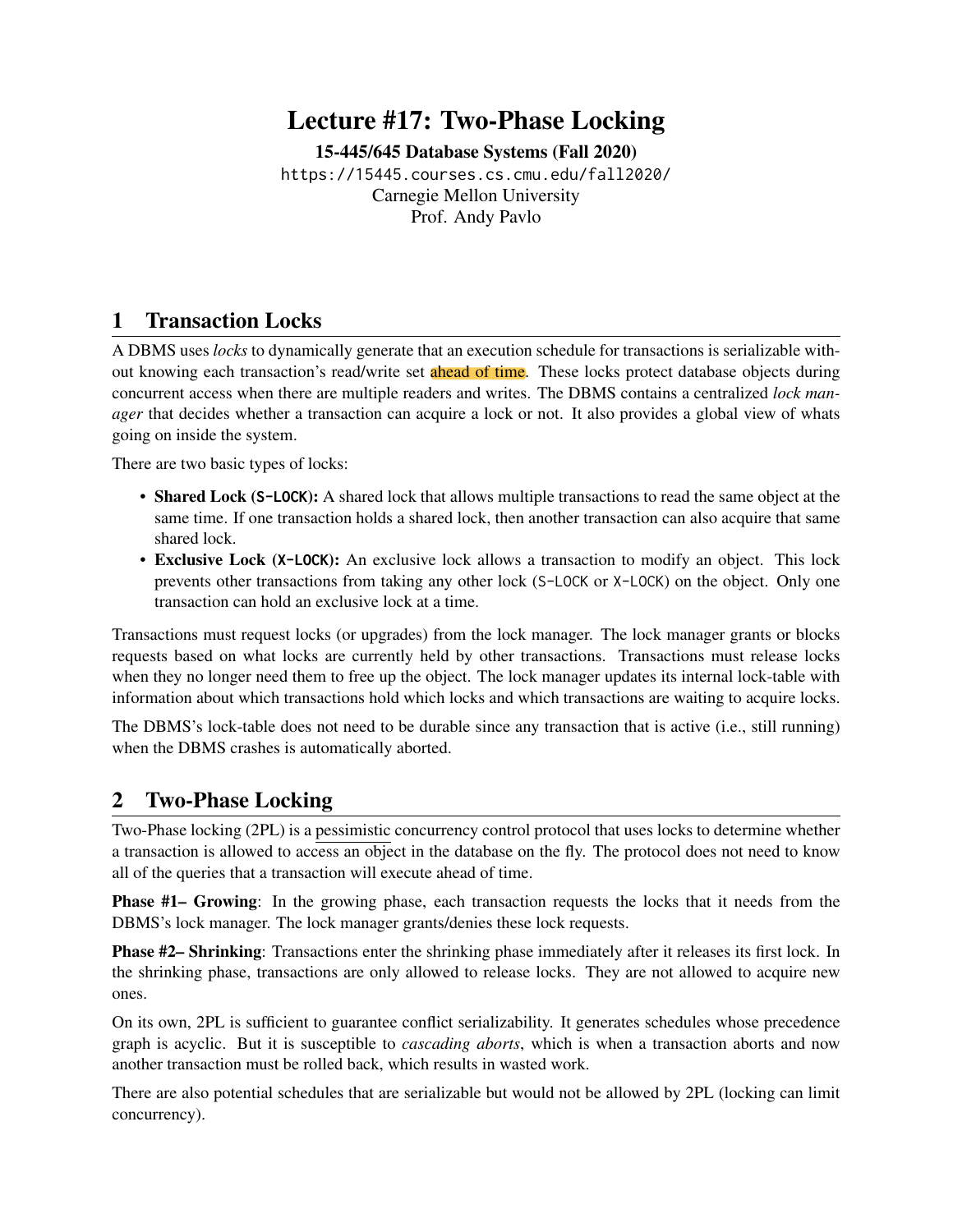#### Strong Strict Two-Phase Locking

A schedule is *strict* if any value written by a transaction is never read or overwritten by another transaction until the first transaction commits. *Strong Strict 2PL* (also known as *Rigorous 2PL*) is a variant of 2PL where the transactions only release locks when they commit.

The advantage of this approach is that the DBMS does not incur cascading aborts. The DBMS can also reverse the changes of an aborted transaction by restoring the original values of modified tuples. However, Strict 2PL generates more cautious/pessimistic schedules that limit concurrency.

### 3 Deadlock Handling

A *deadlock* is a cycle of transactions waiting for locks to be released by each other. There are two approaches to handling deadlocks in 2PL: detection and prevention.

#### Approach #1: Deadlock Detection

To detect deadlocks, the DBMS creates a *waits-for* graph where transactions are nodes, and there exists a directed edge from  $T_i$  to  $T_j$  if transaction  $T_i$  is waiting for transaction  $T_j$  to release a lock. The system will periodically check for cycles in the waits-for graph (usually with a background thread) and then make a decision on how to break it. Latches are not needed when constructing the graph since if the DBMS misses a deadlock in one pass, it will find it in the subsequent passes.

When the DBMS detects a deadlock, it will select a "victim" transaction to abort to break the cycle. The victim transaction will either restart or abort depending on how the application invoked it.

The DBMS can consider multiple transaction properties when selecting a victim to break the deadlock:

- 1. By age (newest or oldest timestamp).
- 2. By progress (least/most queries executed).
- 3. By the # of items already locked.
- 4. By the # of transactions needed to rollback with it.
- 5. # of times a transaction has been restarted in the past (to avoid starvation).

There is no one choice that is better than others. Many systems use a combination of these factors.

After selecting a victim transaction to abort, the DBMS can also decide on how far to rollback the transaction's changes. It can either rollback the entire transaction or just enough queries to break the deadlock.

#### Approach #2: Deadlock Prevention

Instead of letting transactions try to acquire any lock they need and then deal with deadlocks afterwards, deadlock prevention 2PL stops transactions from causing deadlocks before they occur. When a transaction tries to acquire a lock held by another transaction (which could cause a deadlock), the DBMS kills one of them. To implement this, transactions are assigned priorities based on timestamps (older transactions have higher priority). These schemes guarantee no deadlocks because only one type of direction is allowed when waiting for a lock. When a transaction restarts, the DBMS reuses the same timestamp.

There are two ways to kill transactions under deadlock prevention:

- Wait-Die ("Old Waits for Young"): If the requesting transaction has a higher priority than the holding transaction, it waits. Otherwise, it aborts.
- Wound-Wait ("Young Waits for Old"): If the requesting transaction has a higher priority than the holding transaction, the holding transaction aborts and releases the lock. Otherwise, the requesting transaction waits.